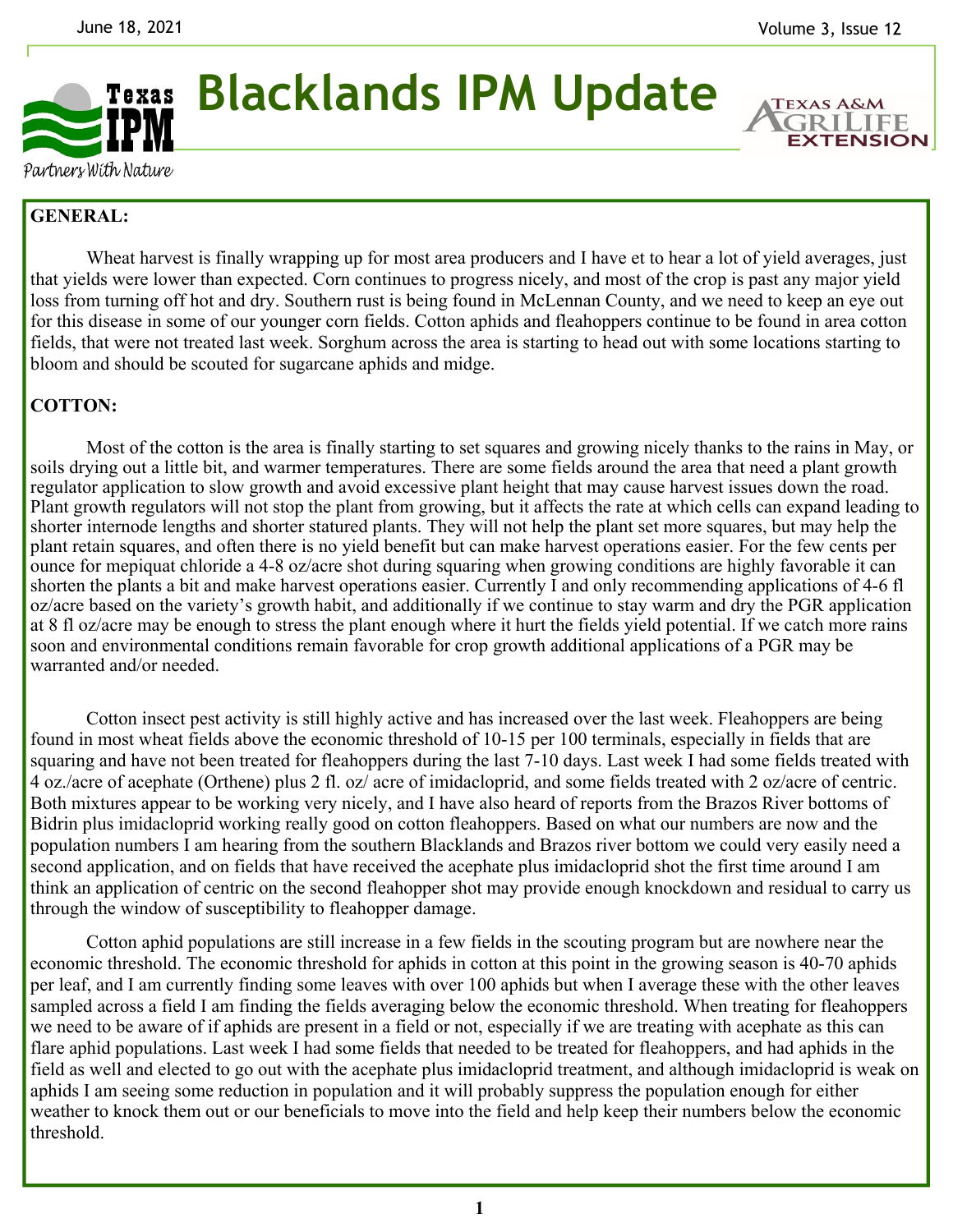## **CORN:**

Corn is progressing nicely thanks to the warm weather drying out our soils from a waterlogged state making it possible for the plant to uptake the water and nutrients needed for development. Our weather conditions are no longer favorable for northern corn leaf blight development, but there is another disease we need to keep an eye on in corn. Over the course of this week, I have seen southern rust in the Taylor area, and received report of sightings in both Hill and McLennan Counties. In corn we can see two different rust the first being common rust and the second being southern rust. Common rust is typically around early in the season because it is favored by cooler weather, while southern rust typically is found later in the year around the pollination and grain fill growth stage due to it being favored by slightly warmer temperatures. Common rust is not a disease we are concerned about in Texas, as it rarely if ever has reached levels that could cause economic loss. Pustules of common rust are elongated in shape and brick red in color and will be found sporadically across the leaf surface. Southern rust pustules are an orange color and circular in shape and will be found in dense clumps of pustules on the leaf surface (Figure 1). If treatment is need will depend on multiple different factors that can affect the disease severity and potential for yield loss, these being hybrid susceptibility, growth stage, and incidence and severity of infection if present. Fungicides sprayed before the blister to dent stage to target northern corn leaf blight or southern rust will not provide long enough residual activity to protect the plant from economic yield loss if the environment remains favorable for disease. Additionally, fungicides are rarely justified past the hard dough to dent stage for southern rust as the potential for yield loss drops dramatically once the crop reaches the dent stage. Fungicides should be applied when 3-5% of the leaf area on the lower leaves of at least 50% of the plants are infected with southern rust. Fungicide selection is not a major issue, and even some of our cheaper products can provide good enough control of southern rust to prevent a large loss in yield. Tom Isakeit, Extension Plant Pathologist out of College Station has put together an excellent factsheet on southern rust covering identification, determining when to treat, and what fungicide can be used in Texas corn, and can be found at http://counties.agrilife.org/hill/files/2021/05/EPLP-049.pdf.



**Figure 1**. Visual comparison of southern rust pustules (left) and common rust pustules (right ) in corn. Photo credit: Tom Isakeit, Texas A&M AgriLife Extension.

## **SORGHUM:**

 Sorghum fields in the area are starting to head out with some higher elevations in fields starting to pollinate. With pollination going on now or quickly approaching area fields we need to keep an eye out for sorghum midge. The best time to scout for sorghum midge is in the morning up until about 10:00am, by beating flowering heads into a bucket and then counting the number of midge present. I currently have not seen or heard of any midge being found in Hill and Northern McLennan Counties, but they were high in the Brazos bottoms over the last two weeks.